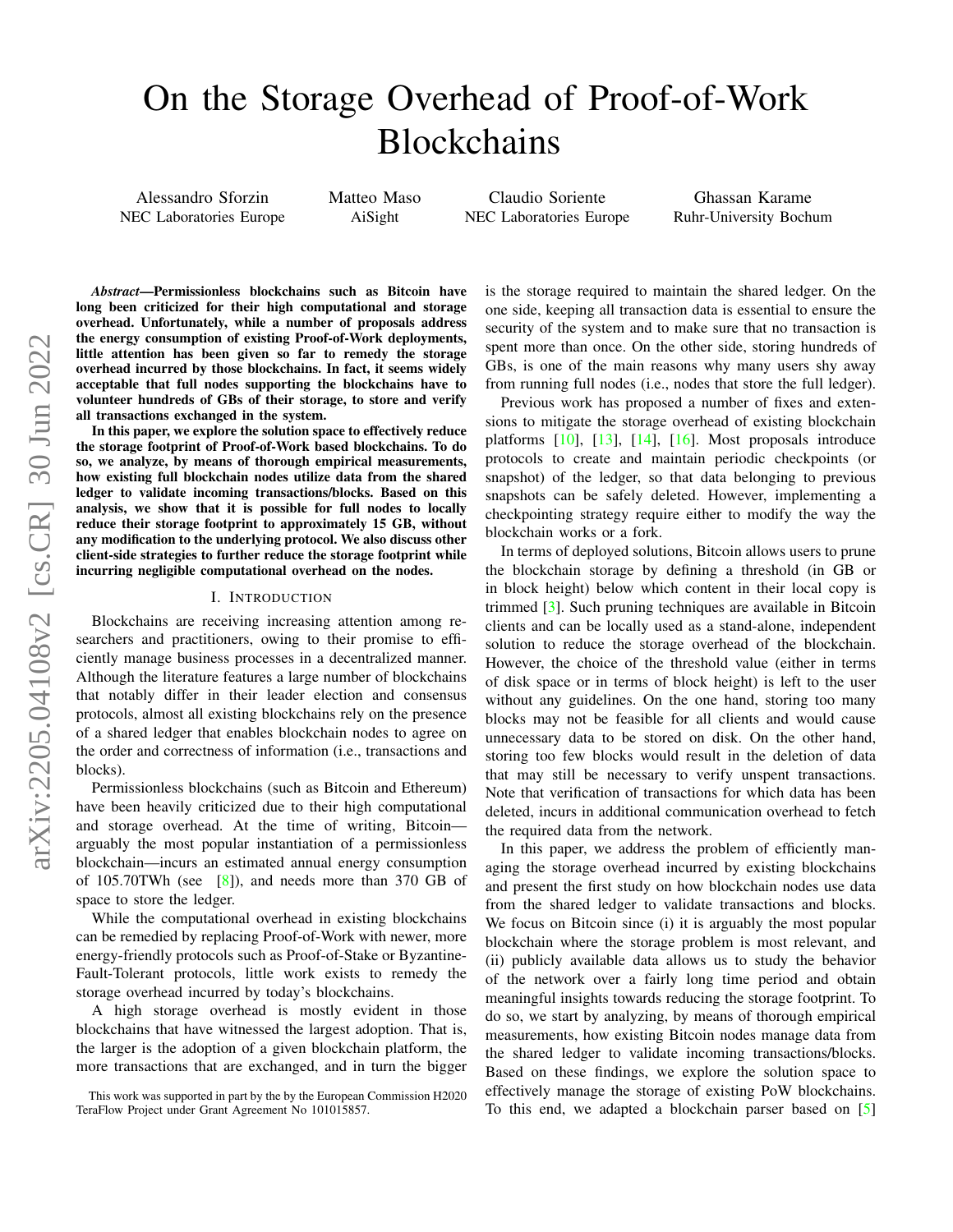to compute the storage savings of the various strategies we devise.

Unlike common beliefs, our results show that it is possible for full Bitcoin nodes to locally reduce their storage footprint by approximately 95.9% without any modification to the underlying protocol and with no appreciable overhead to validate transactions. Moreover, we show that an archival node wishing to store all information in the blockchain without any loss—could save up to 29% of storage space without losing any information from the ledger. This results in 5-10% more storage savings when compared to existing compression algorithms that can achieve a maximum compression rate of up to 24% on the Bitcoin ledger—and without requiring the heavy computational load associated with (de-)compression. Our parser will be released as open-source to better aid the community in estimating the actual storage needs of Bitcoin nodes as the ledger grows in size. We stress at this point that our observations are not restricted to Bitcoin and equally apply to the myriad of altcoins (or forks of the Bitcoin blockchain) that are currently deployed (e.g., Dogecoin, Bitcoin Cash, Litecoin, Monacoin).

The remainder of the paper is organized as follows. In Section [II,](#page-1-0) we overview the storage requirements in existing blockchains and discuss related work in the area. In Section [III,](#page-2-0) we empirically measure the transaction age and the storage overhead incurred in current Bitcoin transactions. In Section [IV,](#page-4-0) we explore the space of possible solutions that may allow a Bitcoin node to reduce the ledger's footprint on its local storage and we evaluate the effectivness of those strategies in Section [V.](#page-6-0) Finally, we conclude the paper in Section [VI.](#page-7-7)

# II. BACKGROUND & RELATED WORK

<span id="page-1-0"></span>In this section, we introduce relevant background on Proofof-Work (PoW) blockchains, with a focus on transactions validation and storage.

#### *A. The Need for Storage in Existing Blockchains*

PoW-based blockchains leverage Proofs of Work (PoW) as a public timestamping mechanism in order to prevent doublespending attacks. In practice, transactions are broadcasted and special nodes called *miners* add those transactions that they consider valid in a so-called *block*. A block is valid only if it contains valid transactions and the solution to a cryptographic puzzle. New blocks are cryptographically tied to previous ones via hash chains and, even if different chains of blocks can co-exist, only the longest chain is considered valid. In a nutshell, only transactions included in the blocks of the longest chain are considered valid. A miner that outputs a new block, broadcasts it so that other nodes can check its validity by checking the validity of its transactions and the correctness of the solution to the cryptographic puzzle. Nodes that are not mining (i.e., that do not contribute to block creation) are called full nodes. These nodes verify all exchanged information (blocks and transactions) in the blockchain and therefore have

<span id="page-1-3"></span>

Fig. 1. Evolution of the number of Bitcoin full nodes over time. Estimates are adapted from [\[12\]](#page-7-8).

to store the full blockchain ledger<sup>[1](#page-1-1)</sup>—albeit without any explicit incentives.

For example, at the time of writing, a miner that succeeds in mining a block receives a fixed revenue of 6.25 BTCs and a variable profit comprising of all the fees that are included in the confirmed transactions. Full nodes are not rewarded by any means in spite of their critical role to preserve the security of the whole system.

Given the huge adoption of PoW-based blockchains  $2$ , the storage requirements on full nodes has considerably increased. For instance, in 2014, the Bitcoin ledger was approximately 15 GBs. Throughout 2021, Bitcoin's ledger grew to approximately 371 GBs. In turn, as shown in Figure [1,](#page-1-3) the number of full Bitcoin nodes (that store the full ledger) dropped from 200,000 in 2014 to approximately 5,000 in 2016. Given lack of incentives, this number is only expected to decrease in the future.

We note that the majority of blockchain platforms also allow nodes that act as "lightweight clients". A lightweight client usually a device with limited resources such as a smartphone only downloads and verifies a small part of the chain. For example, the Bitcoin community provides the BitcoinJ<sup>[3](#page-1-4)</sup>, Pico-Coin<sup>[4](#page-1-5)</sup> and Electrum<sup>[5](#page-1-6)</sup> clients implementing the Simple Payment Verification (SPV) mode  $[15]$ , where the clients connect to a full node that has access to the complete blockchain and can help the client to confirm transactions. While lightweight clients ease the adoption of blockchain technology, we argue that full nodes are essential for a blockchain platform to thrive and solutions to minimize the burden (including the storage burden) of full nodes are necessary.

#### *B. Transactions & Scripts*

Many permissionless blockchains (such as Bitcoin) rely on the concept of Unspent Transaction Output (UTXO) to capture transactions in the platform. Essentially, a transaction is defined by a set of inputs (TxIn) and outputs (TxOut) that

<span id="page-1-1"></span><sup>&</sup>lt;sup>1</sup>Without this information, an adversary can perform history corruption attacks—effectively presenting another chain of blocks (and the transactions therein) as the "main" chain.

<span id="page-1-2"></span><sup>2</sup>For instance, Bitcoin processes around 2000 transactions every 10 minutes at the time of writing.

<span id="page-1-4"></span><sup>&</sup>lt;sup>3</sup><https://bitcoinj.org/>

<span id="page-1-5"></span><sup>4</sup><https://github.com/jgarzik/picocoin>

<span id="page-1-6"></span><sup>5</sup><https://electrum.org/>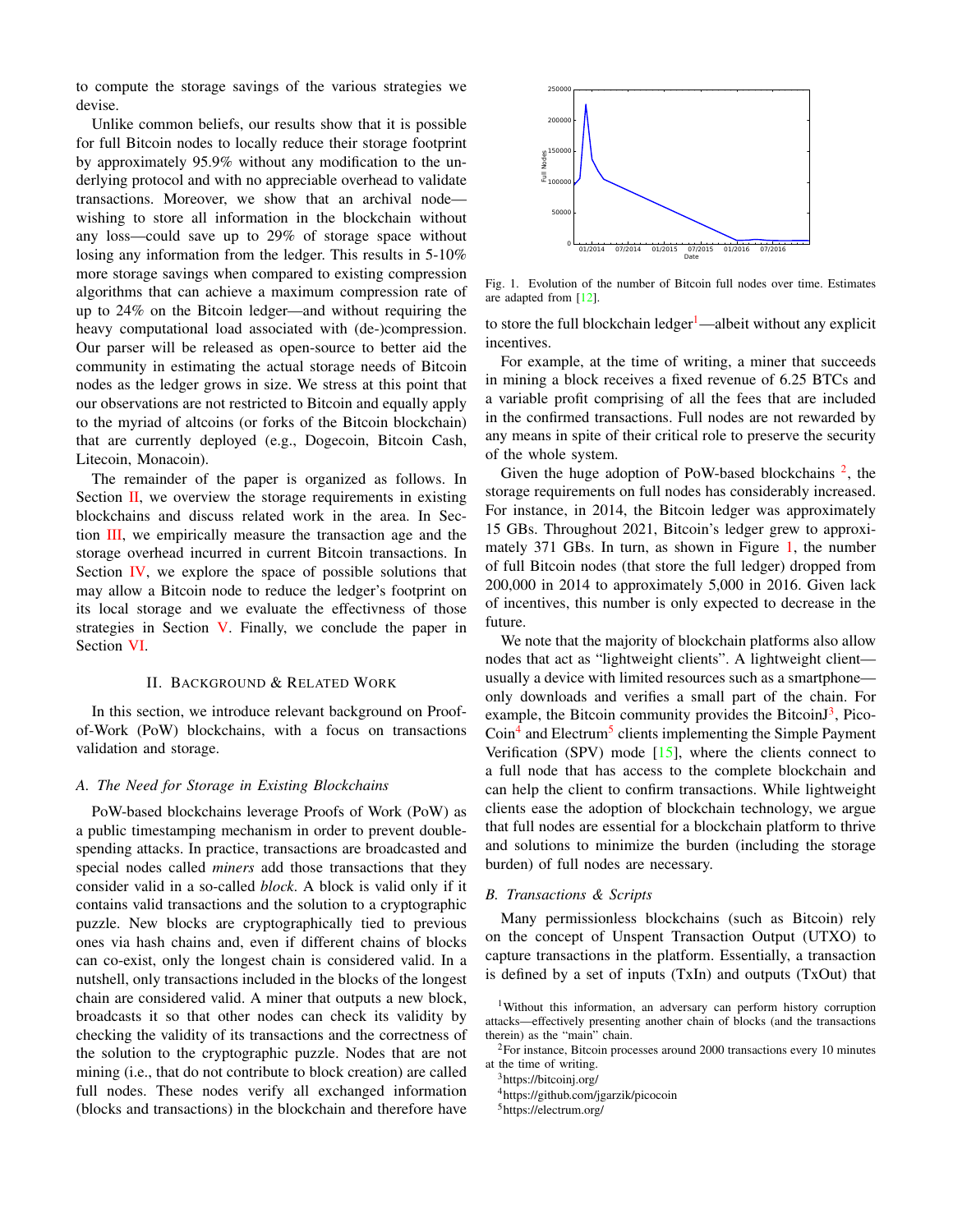

Fig. 2. Example of a Bitcoin transaction with 1 input and 2 outputs.

dictate the transfer the ownership of a sets of coins, specified in the TxIns, to a set of Bitcoin addresses, each of which get the amount of coins specified in the TxOuts. Concretely, each TxIn refers to one or more TxOuts of older transactions.

A transaction is invalid if the value of its TxOuts exceeds the value of its TxIns. However, if the TxIns value exceeds the value of the TxOuts, the miner who outputs the block storing the transaction can claim the difference as a transaction fee. The exact conditions under which an output can be spent are encoded with a set of scripts, and only the participants that are able to provide the correct input to the script, such that it evaluates to true upon execution, are allowed to spend the coins output by a given Bitcoin transaction.

Scripts refer to a custom non-Turing complete scripting language that are designed with the aim to support different types of transactions and extend the applicability of transaction beyond the simple transfer of funds. Scripts are stackbased, support a number of functions (commonly referred to as opcodes), and either evaluate to true or false. The language supports dozens of different opcodes ranging from simple comparison opcodes to cryptographic hash functions and signature verification. Since scripts are supposed to be executed by all blockchain node, they could be abused to conduct denial-of-service attacks; therefore, a considerable number of opcodes have been temporarily disabled. This was one of the main reasons why scripts do not provide rich support when compared to standard programming languages. The most common type of scripts found in Bitcoin's historical data are *pay-to-pubkey-hash* (P2PKH), *pay-to-pubkey* (P2PK), and *pay-to-script-hash* (P2SH).

Figure [2](#page-2-1) depicts a simplified transaction with one input and two outputs. In this example, the transaction spends  $w$  BTCs to address  $X$  and  $x$  BTCs to address  $Y$ . The outputs that have not yet been spent (i.e., the two outputs of the transaction), are commonly referred to as unspent transaction outputs (UTXO).

Bitcoin keeps an up-to-date database of UTXOs, which it updates by adding or removing TxOuts created, or spent, by new transactions.

# *C. Existing methods to shrink storage*

As mentioned earlier, little work has addressed the problem of reducing the storage footprint of blockchain nodes..

Florian et al., [\[11\]](#page-7-10) suggest that UTXOs can be deleted and space can be saved if one is willing to trust other nodes to verify the validity of transactions including UTXOs that have been locally erased—essentially, the node acts as a lightweight client if the transaction to be validated includes at least one UTXO that has been deleted.

A number of proposals suggest to limit the size of the data to be stored by using an account-based model where the system keeps track only of those accounts that have a positive balance [\[9\]](#page-7-11), [\[16\]](#page-7-4). Other proposals [\[9\]](#page-7-11), [\[10\]](#page-7-1), [\[13\]](#page-7-2), [\[14\]](#page-7-3) introduce extensions to existing systems to create and maintain periodic snapshots (or checkpoints) of the ledger, so that data belonging to previous snapshots can be safely deleted.

<span id="page-2-1"></span>Real-world solutions focus on "pruning". For instance, pruning in Bitcoin (and other altcoins) was introduced with Bitcoin Core v0.11 [\[3\]](#page-7-5) in 2015. Concretely, nodes can set a flag to specify the amount of disk space that Bitcoin can use for blocks and data, starting from a minimum of 550 MB (288 blocks, about two days worth of blocks). However, the choice of the threshold value (either in terms of disk space or in terms of block height) is left to the user without any guidelines. On the one hand, storing too many blocks may not be feasible for all clients and would cause unnecessary data to be stored on disk. On the other hand, storing too few blocks would result in the deletion of data that may still be necessary to verify unspent transactions. Such nodes can neither relay missing blocks, nor maintain transaction indexes anymore. Note that verification of transactions for which data has been deleted, incurs in additional communication overhead to fetch the required data from the network.

More recently, blockchains such as Bitcoin introduced the segregated witness (segwit) structure, which stores data required to validate transactions, that is, scripts and signatures, outside of the associated blocks [\[4\]](#page-7-12). While this solution reduces the communication overhead, it does not necessarily lead to a reduction in the storage overhead, since nodes must still store all the scripts/signatures that are relevant for the verification of unspent transactions.

# III. DYNAMICS OF BITCOIN STORAGE

<span id="page-2-0"></span>In this section, we analyze the Bitcoin ledger in order to understand the underlying dynamics of blocks, UTXOs and, more in general, data utilization in the blockchain. Our goal is to extract insights that may aid the design of a storage-saving strategy.

We conducted these experiments by leveraging two existing open source tools, namely bitcoin-blockchain-parser [\[5\]](#page-7-6) and bitcoin-tools [\[6\]](#page-7-13), both written in Python. The bitcoin-blockchain-parser parses Bitcoin's raw data stored on disk by Bitcoin's software (bitcoind). We use it to scan Bitcoin's historical data (e.g.,  $b \< k$ . dat files) for the range of blocks to be analyzed, and for the entire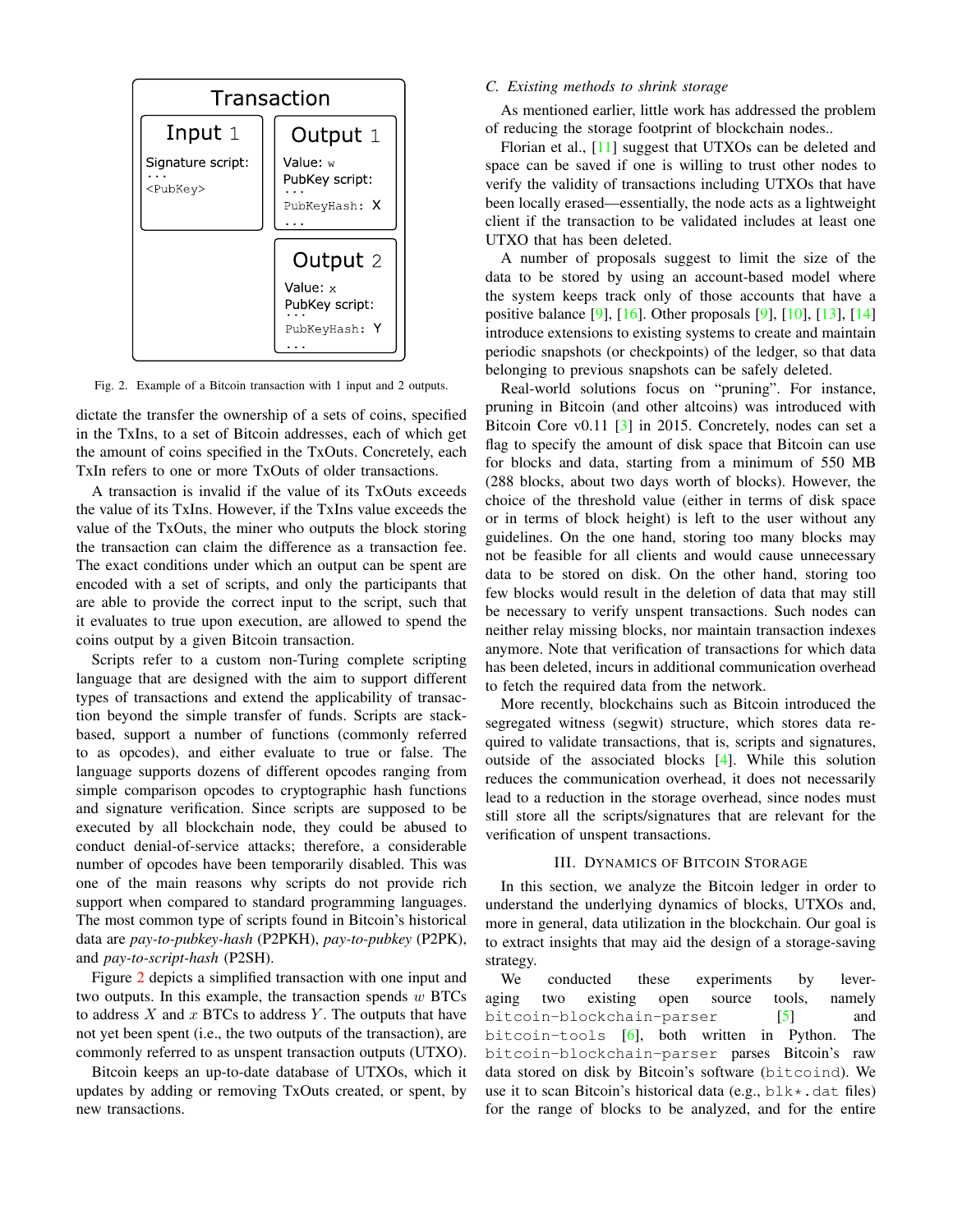blockchain to apply a storage optimization method. The library bitcoin-tools parses Bitcoin's block index and chainstate. The block index stores information for every block (e.g., block header and number of transactions in that block), and where each block is stored on disk. The chainstate stores Bitcoin's current UTXO set. Our tool leverages bitcoin-tools to fetch and decode the UTXO set. We used these parser to analyze the Bitcoin blockchain from the genesis block until block 684,816 (minted on May-25 2021).

## *A. UTXO Distribution and Lifespan*

We start by looking at the "current" UTXO set (i.e., UTXO set at block 684,816) made of 123,394,434 UTXO in total. As shown in [\[7\]](#page-7-14), a very large number of UTXOs are "dormant", i.e., they have been confirmed early in the blockchain's history and not spent thus far. Namely, our measurements show that most of the blocks (84%) confirm at least one of the current UTXOs. The first 105,000 blocks (i.e., between Jan-09 2009 and Jan-28 2011) account for 42,802 of the UTXOs in the current UTXO set. By examining the latest 25,000 blocks, we only find 642 UTXOs.

There may be multiple reasons why a UTXO has been created a long time ago and never been spent. One possible reason is that the owner is holding those UTXOs speculating that BTC value will increase. Other options are, e.g., dust UTXO or UTXO belonging to secret keys that have been lost. Pérez-Solà et al.,  $[17]$  $[17]$  studied dust or unprofitable UTXOs in Bitcoin and found that, depending on the spending fee, up to 50% UTXOs at block 507,964 (minted on Feb-6 2018) could be considered dust.

In order to distinguish whether holding UTXOs for a very long time is common practice throughout the Bitcoin blockchain lifetime, we look at the lifespan of a UTXO, that is, the time—measured in blocks—between its addition to the blockchain (i.e., its parent block is added to the chain) and its expenditure (i.e., the block storing a transaction that spends the UTXO is added to the chain) at different time snapshots in the Bitcoin blockchain. Figure [3](#page-3-0) shows the 50th, 90th, and 95th percentile of the UTXO lifespan across different time intervals. The first interval comprises the time from the genesis block until block 104,999, minted on Jan-28 2011: the blue curve of Figure [3](#page-3-0) shows that less than 75% of the UTXOs created within blocks 0-104,999 were actually spent before block 104,999. The second time interval goes from the genesis block until block 419,999, minted on Jul-09 2016: the corresponding dashed orange curve shows that UTXOs created within blocks 0-419,999 have a different behavior from the ones in the previous interval; roughly 90% of those UTXOs have a lifespan smaller than 100,000 blocks. Finally, the third interval consider all blocks up to 684,816 (minted on May-25 2021): here we witness (green curve with dashes/dots) a trend similar to the one in the previous interval as 90% of the UTXOs are spent within 42,000 blocks.

In a nutshell, Figure [3](#page-3-0) shows that, albeit a large number of UTXOs are dormant—especially the ones created during the early years of Bitcoin—most of the UTXOs have a rather short



<span id="page-3-0"></span>Fig. 3. Lifespan (in blocks) of UTXOs created during the first 105,000, 420,000, and 682,816 blocks.

lifetime. More precisely, we note that 90% of all UTXOs are currently spent within 42,586 blocks (cf. Figure [3\)](#page-3-0). As Bitcoin becomes increasingly popular, we expect the UTXO lifespan to decrease over time.

# *B. Data Distribution within Bitcoin Transactions*

Next, we focus on the various data types that are included in a Bitcoin transaction and compute the fraction of transaction data used to store the block header, transaction header, TxIns, TxOuts, and scripts. Here, we do not distinguish between the individual scripts—rather we measure deduplication level in scripts regardless of their type. To take into account segregated witness data, we divide the analysis in two different timeperiods: the period before the introduction of segwit, and the one after the introduction of segwit.

Figures [4](#page-4-1) show the storage fraction that each data type occupy in a Bitcoin transaction, for transactions between block 0 and block 481,823, i.e., before the introduction of segwit. Figures [5](#page-4-2) provides the same information but for transactions between block 481824 and 684816, that is, after the introduction of segwit. Our results show that—perhaps unsurprisingly—transaction scripts account for more than 50% of the size of a transaction.

For example, Figure [4](#page-4-1) reveals that input scripts and output scripts account for about 62% and 12% of a transaction size, respectively. Figure [5](#page-4-2) shows that segregated witnesses reduced the fraction of storage used for input scripts, while adding about 25% of witness data. The space ratio of other data types remain, as expected, unaffected by segwit.

Given the impact that scripts have on the size of a transaction, we investigate the duplication level of scripts within Bitcoin's ledger. Table [I,](#page-5-0) shows that—in addition to their considerable size—there is large amount of duplicated data among Bitcoin's script. Concretely, Table [I](#page-5-0) shows that about 4,000,000 scripts stored in a TxIn and 40,000,000 scripts stored in a TxOut repeat at least twice. The huge difference between TxIn and TxOut scripts duplication may be caused by unclaimed coins, as well as invalid scripts, or unredeemable transactions (e.g., OP RETURN). Nevertheless, our results in Table [I](#page-5-0) shows that in spite of their high duplication, scripts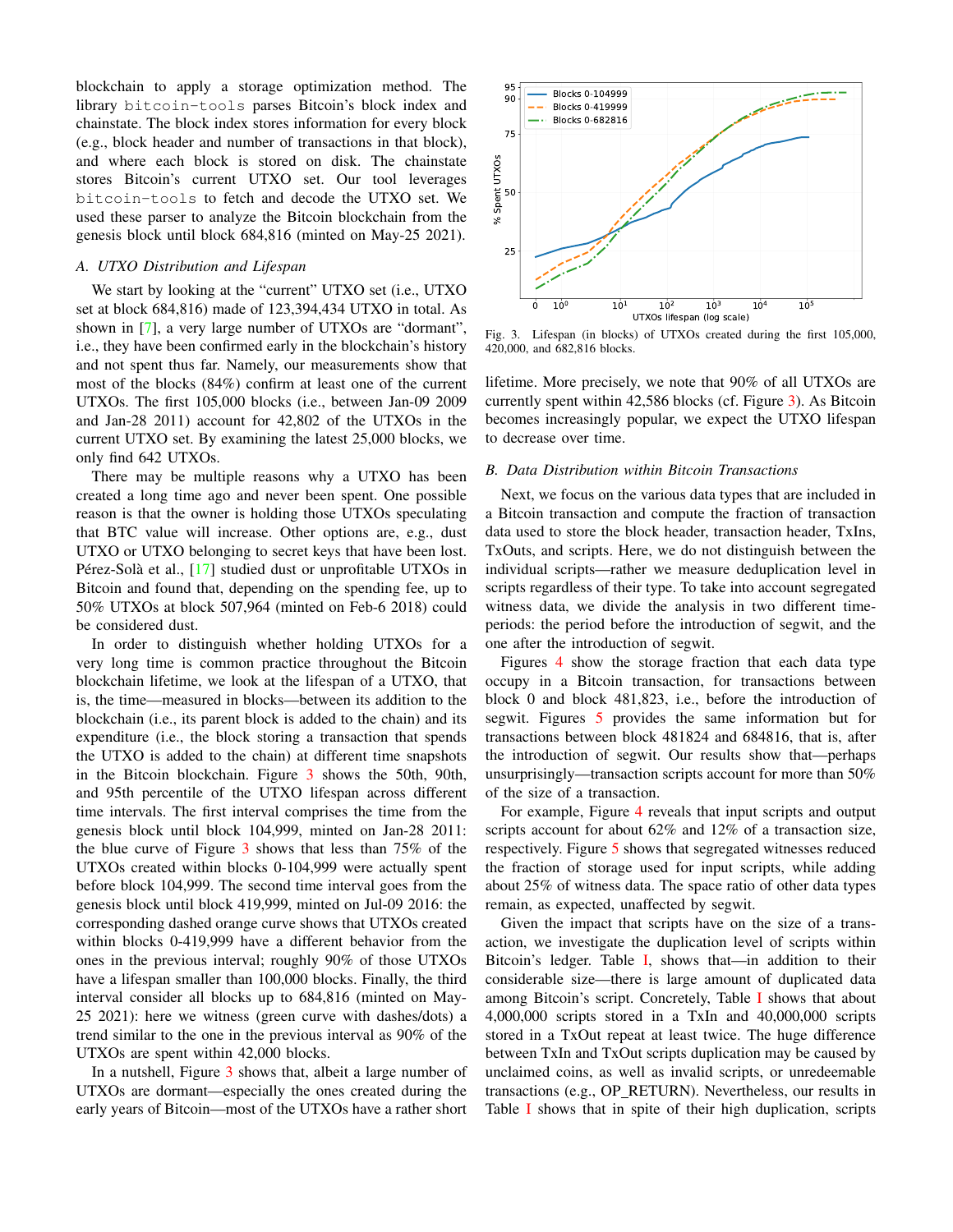

Fig. 4. Distribution of data types within transactions from block 0 to block  $4.04,0.23$  (i.e., prior to the introduction of segmental).

<span id="page-4-1"></span>

<span id="page-4-2"></span>Fig. 5. Distribution of data types within transactions from block 481,824 to block 684,816 (i.e., after the appearance of segwit data).

only occupy a small fraction of the Bitcoin ledger storage (approximately 1.5 GB).

## *C. Unused Bytes in Bitcoin Transactions*

Finally, we look at unused bytes in each of a transaction's fields. In particular, we observe that some fields in a Bitcoin transaction have a (large) fixed size; these fields have been designed with the foresight to scale as Bitcoin adoption increases. At present time, the following fields are however largely unused.

# • Transaction headers:

- *version*: 4 bytes encoding the transaction's data format version. Notice that there only 2 versions available at the time of writing.
- *flag*: 2 bytes indicating the presence of witness data.
- *lock time*: 4 bytes encoding either the block number or the timestamp at which this transaction becomes unlocked. If the transaction does not have a time lock, this field has a default value of  $0x$ FFFFFFFF.
- *previous output*: 36 bytes are reserved to encode the hash of the transaction referenced by this input (32 bytes) and the index of the specific output to spend in that transaction (4 bytes). Notice that it might suffice to reference the block height and the transaction index at that block height  $(4 \text{ bytes} + 2 \text{ bytes})$  along with a variable length integer to encode the specific output to spend in the transaction.
- *sequence*: 4 bytes that determine the transaction version as defined by the sender. There only 2 versions available at the time of writing.

# • TxOuts:

– *value*: 8 bytes to encode the value to be spent (which is a rather large field size).

# IV. LOCAL STORAGE OPTIMIZATIONS

<span id="page-4-0"></span>Based on the observations provided in Section [III,](#page-2-0) we explore the space of possible solutions that allow a Bitcoin node to reduce the ledger's footprint on its local storage. Since we are looking at solutions that can be applied by a node to its local storage without aid by its peers and without modifications to the underlying protocol, we discard techniques that require cooperation among nodes or changes to the underlying protocol (cf. Section  $\Pi$ ).

The Bitcoin whitepaper originally foresaw two different roles in the Bitcoin blockchain: a *full node* and a *lightweight client*. Lightweight clients cover the needs of basic blockchain users that send or receive transactions but entrust peers to validate transactions. Full nodes were originally designated to contribute to the consensus protocol, by storing and verifying all of the blockchain data, as well as mining new blocks. As Bitcoin grew in adoption and the difficulty of mining increased, a new dedicated *miner* role emerged; these nodes are not meant to store or verify blockchain data, but they are merely optimized to compute PoW solutions.

Beyond these traditional roles, a new type of node is becoming popular: the *archival* node. Such nodes store a full copy of the blockchain for offline auditing and verification purposes but are not interested in real-time verification of transactions.

Given the different types of Bitcoin nodes, one can envision different space-saving strategies that depend on the role of nodes in the ecosystem. For instance, an aggressive datasaving strategy that favors space reduction over the ability to verify all transactions may work for some node types, whereas others might value verifiability of information more than storage savings. In the following, we explore the space of storage-saving options rooted on the observations of Section [III.](#page-2-0)

## *A. Storage Optimization Toolbox*

Pruning based on UTXO lifespan (PRUNE). The pruning functionality offered by the Bitcoin client is a lossy mechanism and, in case pruned UTXOs are spent, the node must fetch data from the blockchain for verification (thus incurring additional communication overhead). Our measurements in Section [III](#page-2-0)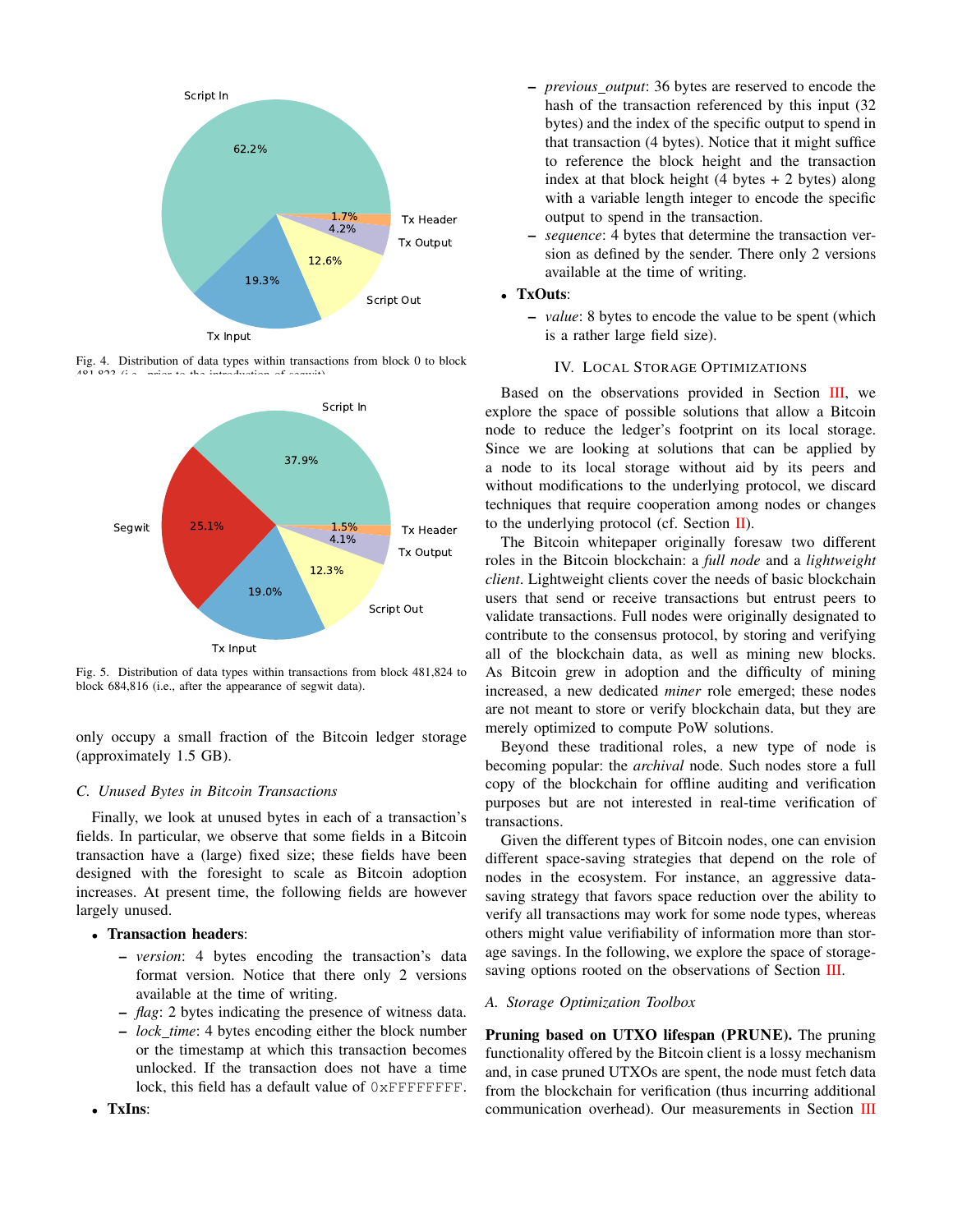| <b>Script Type</b>     | # of Duplicated Scripts | avg length | Tot. size | Tot. size (Dedup.) |
|------------------------|-------------------------|------------|-----------|--------------------|
| $TxIn script + segWit$ | $\sim$ 4 100 000        | 37.6 B     | 177 MB    | 16 MB              |
| TxOut script           | $\sim$ 40.500.000       | 24.8 B     | $1.3$ GB  | 200 MB             |

DUPLICATION OF SCRIPTS IN THE BITCOIN BLOCKCHAIN UNTIL BLOCK 545,000.

provide solid means to choose a pruning threshold, based on the probability that one of the pruned UTXOs is spent. According to Figure [3,](#page-3-0) UTXOs that are older than 42,586 blocks can be pruned, if one tolerates that with 10% probability one of the pruned UTXO will be spent.

Given the moderate storage costs of hashes, we argue that the block hashes should be kept in this strategy—even for those blocks that are pruned. As discussed in Section [IV-B,](#page-5-1) this ensures that the security of the system is not compromised against sophisticated attacks.

Minimizing Merkle-tree data (MINIMIZE). We note that transactions in a block are arranged as leaves of a Merkle tree, so that the root can be used as the authentication token. Rather than keeping all leaves of the tree, one could simply keep the "co-path" of transactions with unspent UTXO. Given a block with  $n$  transactions, the co-path to verify an unspent one, amounts to roughly  $\log n$  nodes of the Merkle tree. Hence, given  $k$  unspent transactions in a block, the amount of tree nodes to be stored is  $k \cdot \log n$ . Given that a full binary tree has  $n - 1$  internal nodes, the strategy of keeping the co-path of unspent transactions reduces storage as long as  $k < n/\log n$ .

Notice that approximately 16% of the blocks have no UTXOs and can therefore be removed without any penalty. For those blocks, no intermediate information about the Merkle root/tree must be stored. Nodes can simply store the block hash as a means to compute the longest chain.

Slack space reduction (SLACK). As shown in Section [III,](#page-2-0) there is considerable room to remove the slack space in several transaction header fields, namely:

- *version*: Since there are currently only 2 transaction versions, we can limit the size of this field to 1 bit instead of 4 bytes.
- *flag*: Given that this field is only used to indicate the presence of witness data, we can also limit its size to 1 bit.
- *lock time*: One can adjust this field as follows: if the transaction does not have a time lock, we include a bit flag. Otherwise, we leave the *lock field* set time.

Similar techniques can also be applied to the transaction input fields, namely:

- *previous output*: One can adjust this field to use a combination of block height and referenced transaction index at that block height  $(4 \text{ bytes} + 2 \text{ bytes})$  instead of the 32 bytes hash of the transaction, and a variable length integer to encode the specific output to spend in the transaction.
- *sequence*: Since there are currently only 2 transaction versions, we can limit the size of this field to 1 bit instead of 4 bytes.

<span id="page-5-0"></span>Moreover, one can also optimize slack space in the transaction outputs by modifying the current 8-byte *value* field to accommodate for a variable length integer field.

Finally, one can, in theory, deduplicate existing scripts by implementing a key-value store for efficient script storage. In particular, given a duplicated script, one can store it in the key-value store (KVS), indexed by its hash, and later replace the script with its hash in every transaction when the script appears. The local node would then fetch scripts from the key-value store, any time the transaction needs to be verified. However, our experiments show that such a strategy would result in considerable I/O (to access the KVS) only to result in modest storage savings. Namely, as shown in Table [I,](#page-5-0) scripts (that could be deduplicated) occupy approximately 1.5 GB of storage; replacing such scripts with KVS pointers would only yield a modest saving of 1.2 GB (0.3% of the total Bitcoin ledger storage).

## <span id="page-5-1"></span>*B. Storage-efficient modes*

We now analyze the security and performance tradeoffs of the various storage-saving strategies discussed above. In particular, for each strategy, we analyze the storage savings and the security implications for a node adopting a particular strategy, in comparison with a full node—one that stores the full blockchain. In terms of security, we focus on whether a node can validate all transactions or trace back a coin expenditure throughout the entire ledger.

In our analysis, we distinguish between "lossy" and "lossless" strategies. A lossless strategy, as the name suggests, does not imply any information loss compared to the option of storing the full blockchain but might imply a computational penalty (see discussion below) when verifying transactions. Differently, a lossy strategy incurs in loss of information when compared to storing the full blockchain and might incur a communication penalty when verifying transactions as missing information must be fetched from the network.

Notice that SLACK is a lossless strategy and, as such, have no impact on security. That is, a node using SLACK preserve the same ability of a full node of verifying transactions and tracing back coins.

On the other hand, MINIMIZE and PRUNE are lossy strategies. PRUNE does not allow to verify transactions that include those UTXOs that have been removed. Moreover, both strategies do not allow nodes to trace coin expenditure, since some information (e.g., transactions confirmed in blocks prior to the pruning threshold in PRUNE or transactions for which the UTXOs are spent in MINIMIZE) has been removed. Hence, a node that uses MINIMIZE and/or PRUNE may need to contact a full or archival node to obtain the missing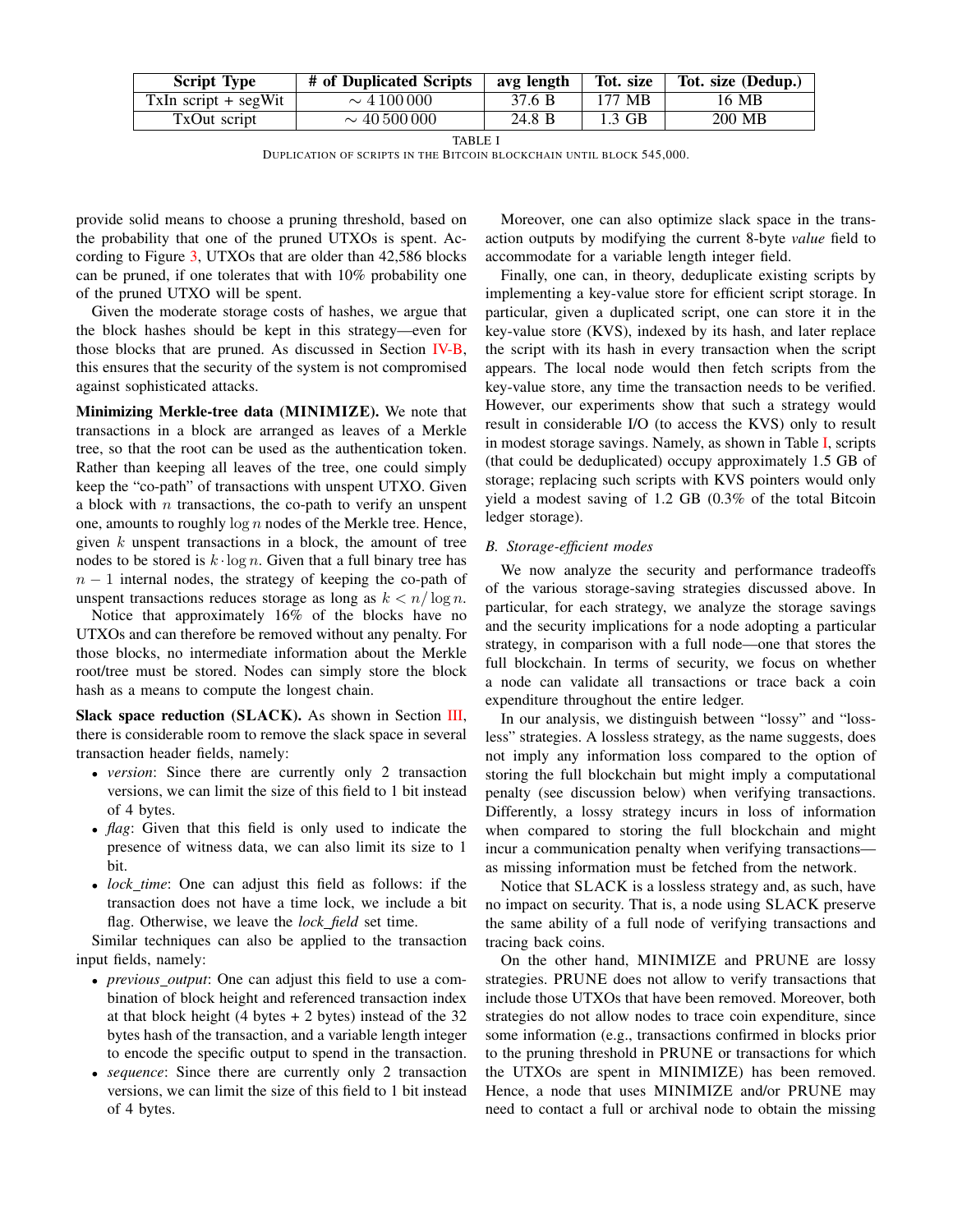<span id="page-6-1"></span>

| <b>Storage Strategy</b>        |                          | Storage overhead (GB) | Storage reduction $(\%)$ |
|--------------------------------|--------------------------|-----------------------|--------------------------|
| Full-ledger storage (baseline) |                          | 371.4 GB              | $0\%$                    |
| Standard<br>Compres-<br>sion   | snappy                   | 335.4 GB              | $9.7\%$                  |
|                                | lzop                     | 325.3 GB              | 12.41\%                  |
|                                | lz4                      | 318.1 GB              | 14.35%                   |
|                                | bzip2                    | 302.8 GB              | 18.47 $%$                |
|                                | gzip                     | 300.9 GB              | 18.98%                   |
|                                | zstd                     | 294.9 GB              | 20.59%                   |
|                                | lzma                     | 279.6 GB              | 24.71%                   |
| Storage-<br>efficient<br>Modes | <b>PRUNE</b>             | 51.20 GB              | 86.22%                   |
|                                | <b>SLACK</b>             | 265.1 GB              | 28.62%                   |
|                                | <b>MINIMIZE</b>          | 54.4 GB               | 85.3%                    |
|                                | MINIMIZE + PRUNE         | 16.5 GB               | 95.56%                   |
|                                | MINIMIZE + SLACK         | 50.6 GB               | 86.37%                   |
|                                | <b>PRUNE + SLACK</b>     | 42.4 GB               | 88.58%                   |
|                                | PRUNE + MINIMIZE + SLACK | 15.2 GB               | 95.90%                   |

TABLE II EVALUATION OF THE VARIOUS STORAGE-SAVING STRATEGIES.

data when a transactions with a pruned UTXO must be verified or a coin must be traced back. Nevertheless, we argue that MINIMIZE and/or PRUNE do not affect the ability of a node to verify transactions including UTXOs that have not been deleted. In particular, even if not all UTXOs are kept, a node that uses either strategy still keeps the block hashes. Thus, a fraudulent transaction would be considered as valid only if the adversary is able to find a hash collision. In case of PRUNE, a proper choice of the pruning threshold is particularly important. One needs to set it high enough so that the vast majority of UTXOs can be verified locally (without the need to fetch data from other peers) but low enough not to occupy large storage space.

Notice that these strategies can be combined with each other to increase the utility of the nodes—given the role they envision to take in a blockchain (i.e., active verifier, or passive archival node). In particular, archival nodes can easily adopt SLACK, while active verifiers could use a combination PRUNE and MINIMIZE, optionally with SLACK.

#### V. EVALUATION

<span id="page-6-0"></span>In this section, we evaluate the effectiveness of the strategies discussed in Section [IV.](#page-4-0) To do so, we created a software tool in Python that can be executed locally to estimate the storage footprint of the Bitcoin ledger, given any combination of the storage-saving strategies we devise. The tool takes as input any combination of the storage-saving strategies of the previous section. Subsequently, it parses the Bitcoin ledger and outputs the corresponding storage footprint needed to store the ledger. As mentioned earlier, our tool adapts two existing open-source parsers, namely bitcoin-blockchain-parser [\[5\]](#page-7-6) and bitcoin-tools [\[6\]](#page-7-13), both written in Python.

We conducted our experiments on a machine equipped with an Intel®Xeon®CPU E-2176G @ 3.70GHz and 128GB DDR4 RAM.

Storage savings: We compare the performance of our spacesaving strategies against two different baselines: the full current ledger, and a ledger compressed with standard compression algorithms, namely:

- bzip2: lossless compression using the Burrows-Wheeler block sorting text compression algorithm, and Huffman coding.
- gzip: lossless compression using Lempel-Ziv coding (LZ77).
- lzma: lossless compression using a dictionary compression scheme similar to Lempel-Ziv coding (LZ77).
- lzop: lossless compression using the Lempel–Ziv–Oberhumer (LZO) algorithm.
- lz4: lossless data compression algorithm focused on compression and decompression speed. Based on Lempel-Ziv coding (LZ77).
- snappy: lossless compression algorithm developed by Google. It does not aim for maximum compression, or compatibility with any other compression library; instead, it aims for very high speeds and reasonable compression [\[2\]](#page-7-16).
- zstd: lossless compression algorithm developed by Facebook. It is a fast lossless compression algorithm, targeting real-time compression and better compression ratios [\[1\]](#page-7-17).

To apply standard compression to the Bitcoin ledger, we first created a single non-compressed archive file of the ledger using tar, then fed it to the compression algorithm.

We note that compressing the ledger typically entails trading-off data saving for performance. In particular, one could compress the whole ledger to obtain the best savings in terms of space; however, verifying a transaction would require de-compressing the ledger and that may incur considerable delays. Alternatively, one could compress one block at a time: this is likely to save less space but, at the same time, it is likely to perform better when verifying a transaction since